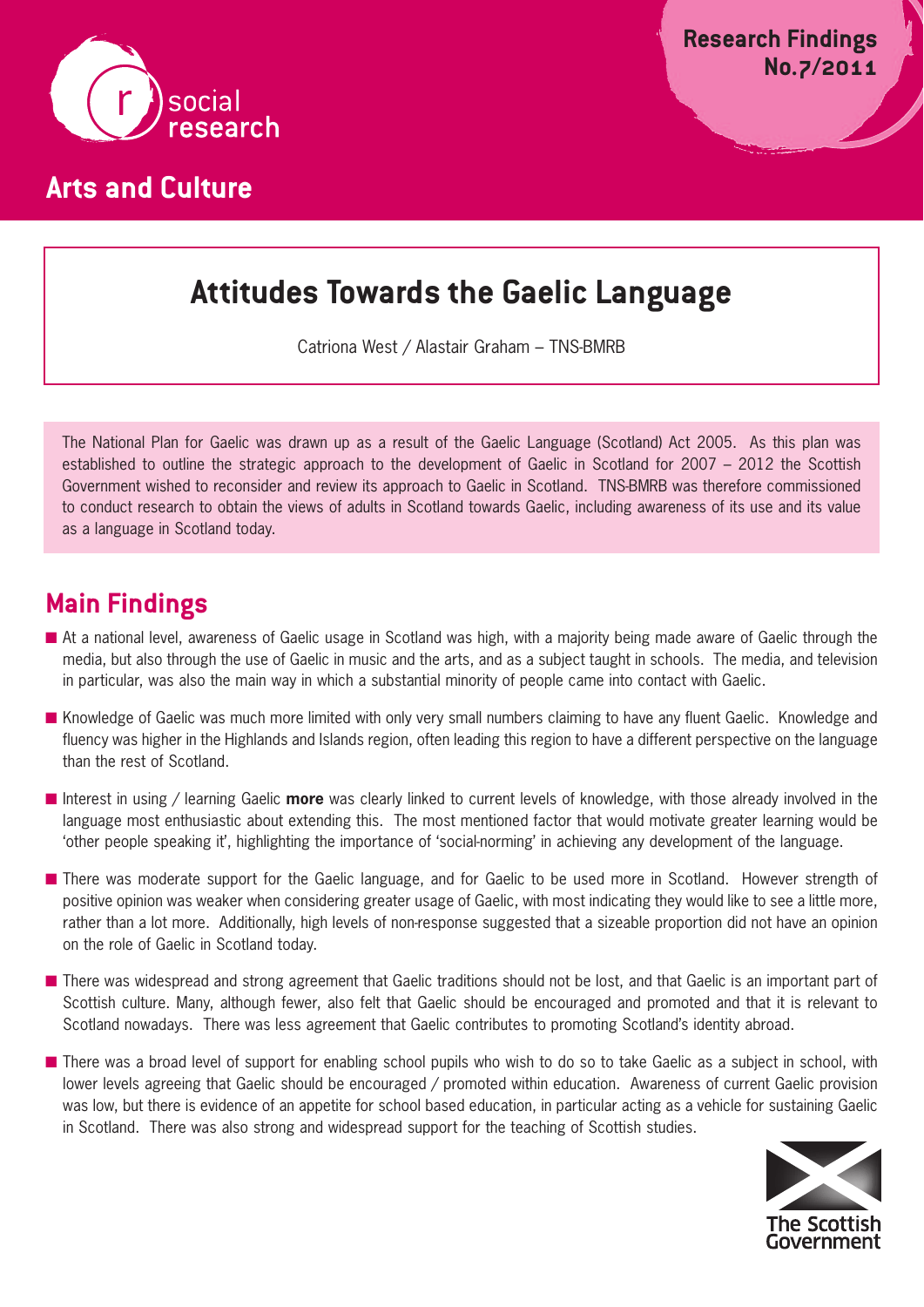## **Background**

As the National Plan for Gaelic was established to outline the strategic approach to the development of Gaelic in Scotland for 2007 – 2012 the Scottish Government wished to reconsider and review its approach.

Research on the Gaelic language has not been carried out for several years. This research, funded jointly by the Government and the Bòrd na Gàidhlig (Alba), was designed to take forward research and policy development in this area, particularly in education, and to provide current information on awareness of, and attitudes towards, the Gaelic language amongst the adult population in Scotland.

The specific research objectives were to:

- Explore public awareness of the Gaelic language at a national level;
- Establish how such awareness came about (i.e. by which routes are people made aware of the language);
- Establish the public's awareness of Gaelic provision, and how that awareness was realised (e.g. awareness of Gaelic provision in education, public services, media and culture);
- Explore how the general public value the Gaelic language and its role in Scotland's identity, both at home and abroad;
- Determine use of the Gaelic language, generally and in terms of different settings, and investigate ways in which increased usage could be encouraged.

## **Methodology**

The research was carried out using the Scottish Opinion Survey (SOS). The SOS is a monthly omnibus survey conducted in-home amongst a sample of around 1,000 adults in Scotland using Computer Aided Personal Interviewing (CAPI). For this research, fieldwork took place during the period 9th to 18th March 2011 and a total of 1,009 interviews were achieved. This sample was representative of the adult population (aged 16 plus) in terms of sex, age, employment status and socio-economic group (SEG). As is the case each month, the achieved sample was weighted to ensure that it represented Scotland's population.

In order to create a reliable sub-sample a small booster survey, comprising an additional 56 interviews, was undertaken amongst adults aged 16 plus with fluent Gaelic. These interviews were conducted face to face in home during the period 28th March to 10th April 2011 in communities with a high density of Gaelic users. The views of the boost sample (n=56) were combined with those of the small number ( $n= 40$ ) of adults with fluent Gaelic who were identified in the main omnibus survey.

# **Knowledge of the Gaelic language today**

Overall, four fifths (80%) of the Scottish population were aware of Gaelic being used in Scotland, with highest awareness of Gaelic usage in the media (61%). A further 39% mentioned Gaelic being used in education. Significant minorities were also aware of Gaelic in the music/arts (30%) and Gaelic transport/travel signage (27%).

In total around one in four (39%) of the total sample indicated that they came into contact with the Gaelic language nowadays, with most citing television (32%), followed by music (14%) and the radio (10%).

Knowledge of the Gaelic language was limited, with just over one in ten (13%) of the Scottish population claiming to have at least some knowledge of Gaelic. For the most part this was knowledge of a small number of words/phrases (11%), whereas only 2% in total had any fluent Gaelic knowledge (that is reading, writing or speaking fluently, or understanding spoken Gaelic). Gaelic knowledge was concentrated in the Highlands and Islands – 34% in this region had any knowledge, and some 21% had fluent knowledge.

Amongst those with fluent Gaelic, almost all (98%) used Gaelic currently. Two fifths (41%) claimed to use it 'a lot' and 31% 'fairly often', with one quarter (26%) using it 'occasionally' or 'rarely'. The vast majority of this group also stated that they were able to speak and to understand spoken Gaelic fluently (91% and 93% respectively), whereas just under three quarters (72%) were able to read fluently. The ability to write fluently in Gaelic on the other hand was much lower, with around half (51%) indicating that they were able to do this.

Among those with fluent Gaelic and who spoke it nowadays, two thirds (64%) stated that they spoke Gaelic most at home, with three quarters (76%) doing this at all. However, the vast majority (83%) stated that they used Gaelic when out socialising, and a further 28% used Gaelic when out and about and when at work/on business. Gaelic language was thus the norm in the informal settings of home and with friends and a more limited occurrence in more formal environments.

Overall, 12% stated that they would be encouraged to learn or to use Gaelic more if other people spoke it, and 12% stated that they would be encouraged if they had access to education or courses. However, half of the total sample stated that nothing would encourage them to use Gaelic more or to learn Gaelic.

In line with higher awareness levels of Gaelic in the media and in education in particular, these same industry sectors emerged most frequently when measuring awareness of Gaelic employment opportunities.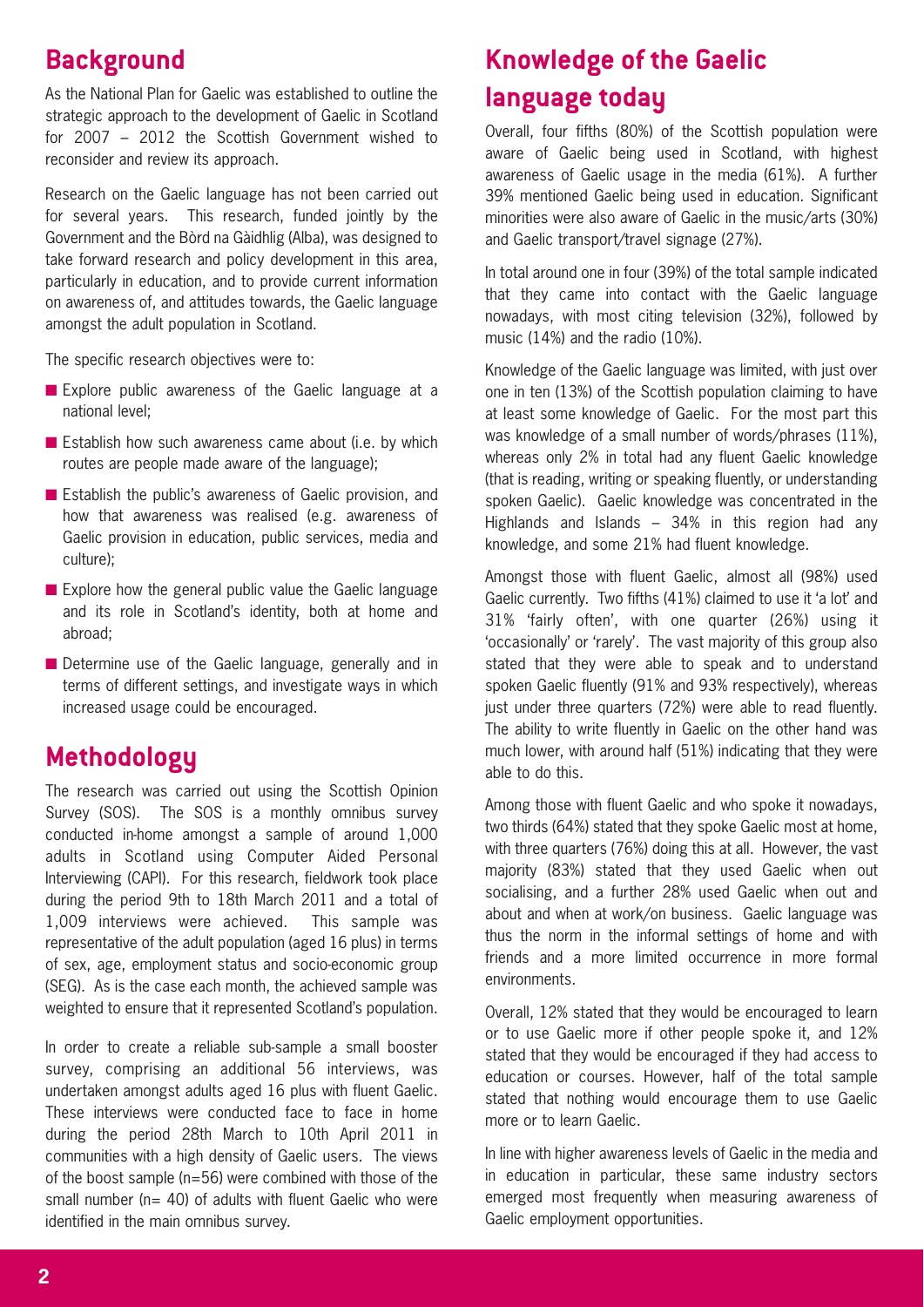## **Support for the Gaelic language**

Around half (51%) were in favour of the usage of Gaelic in Scotland. By comparison very few (9%) were against it, but a sizeable number (38%) had no opinion either way – suggesting a lack of engagement with this issue amongst a sizeable segment of the population. Amongst those with any fluent Gaelic, 85% were in favour of it being used in Scotland, with the vast majority (80%) strongly in favour.

There was also support for seeing / hearing more Gaelic being used (53%), although strength of positive opinion was slightly weaker. Amongst those with fluent Gaelic nine out of ten (90%) stated that they would like to see / hear more Gaelic with three quarters of this group indicating that they would like to see / hear it a lot more.

Amongst those who wanted to extend the use of Gaelic there was widespread interest in increasing Gaelic in education, which was suggested by 72%. By comparison 20%-30% would like Gaelic to be used more across most other areas, with the exception of at home and on the internet, where interest was lower.

When respondents were asked whether Gaelic versions should be available for public documents / notices, two thirds (68%) of the total sample responded positively (38% held a strong opinion and believed this should 'definitely' be the case, with 31% saying 'probably').

## **Identity**

Two fifths of the total sample stated that Gaelic was important to their sense of national identity and some 17% claimed that it was very important. However Gaelic's relevance to identity decreased fairly substantially when viewed in the context of personal and local identity, with around one in five claiming Gaelic was important to their identity in these contexts.

Amongst those with fluent Gaelic, almost all (92%) stated that Gaelic was important to their national identity: 86% stated that the language was important to their local identity and 89% to their personal identity.

Those who stated Gaelic was important to their local identity gave a wide variety of reasons to explain why this was the case. The two most widely cited reasons were that it was the national/native language (21%) and it was part of Scottish heritage / history (15%). However, a large number (50%) gave a reason related to Scotland or the nation as a whole, suggesting that for many national and local identity were either considered one in the same, or were closely intertwined.

A varied response was also recorded with respect to reasons why Gaelic was important for personal identity. The most frequently mentioned reasons were as follows: part of personal/family history (14%), the National/Scottish language (14%), part of my heritage (12%), because I'm Scottish (10%). Amongst those with fluent Gaelic, over half (56%) mentioned reasons related to Gaelic being spoken at home, or by friends and family.

#### **Relevance and Value of Gaelic**

Overall, there were high levels of recognition of the importance of Gaelic to Scottish culture and traditions, and agreement that these should not be lost, with between three quarters and four fifths endorsing such views. However, significantly fewer – around three fifths - would like to see it encouraged or developed more.

When considering the relevance of Gaelic to Scotland today, support was relatively low compared to that seen for some of the other statements (57% disagreed that Gaelic is not relevant to Scotland nowadays). Similarly, whilst attitudes were more positive than negative, there was more doubt as to its role in promoting Scotland abroad: around half (49%) agreed that Gaelic makes a valuable contribution in this way.

Positive opinions were more widely held amongst those with fluent Gaelic, whilst those aged 65 and over and in the AB socio-economic group held more negative views.

## **Gaelic in education**

Just under a quarter (23%) claimed to be aware of any form of Gaelic education in their local area. Awareness of Gaelic in education was much higher amongst those with fluent Gaelic (94%).

A very large proportion of the Scottish population agreed that pupils should learn about Scottish studies (90%) and that Gaelic should be available as a subject taught in school (86%). More moderate levels of agreement were seen for greater opportunities to learn Gaelic (70%) and for greater promotion of the language / encouraging pupils to learn Gaelic (63%). Opinion was more polarised when considering subjects being taught in Gaelic, although respondents were more likely to agree than disagree (43% versus 32%).

In general, younger groups and those in the lower SEGs were likely to hold more positive views towards Gaelic in education, with those with fluent Gaelic also very positive towards its use in this context.